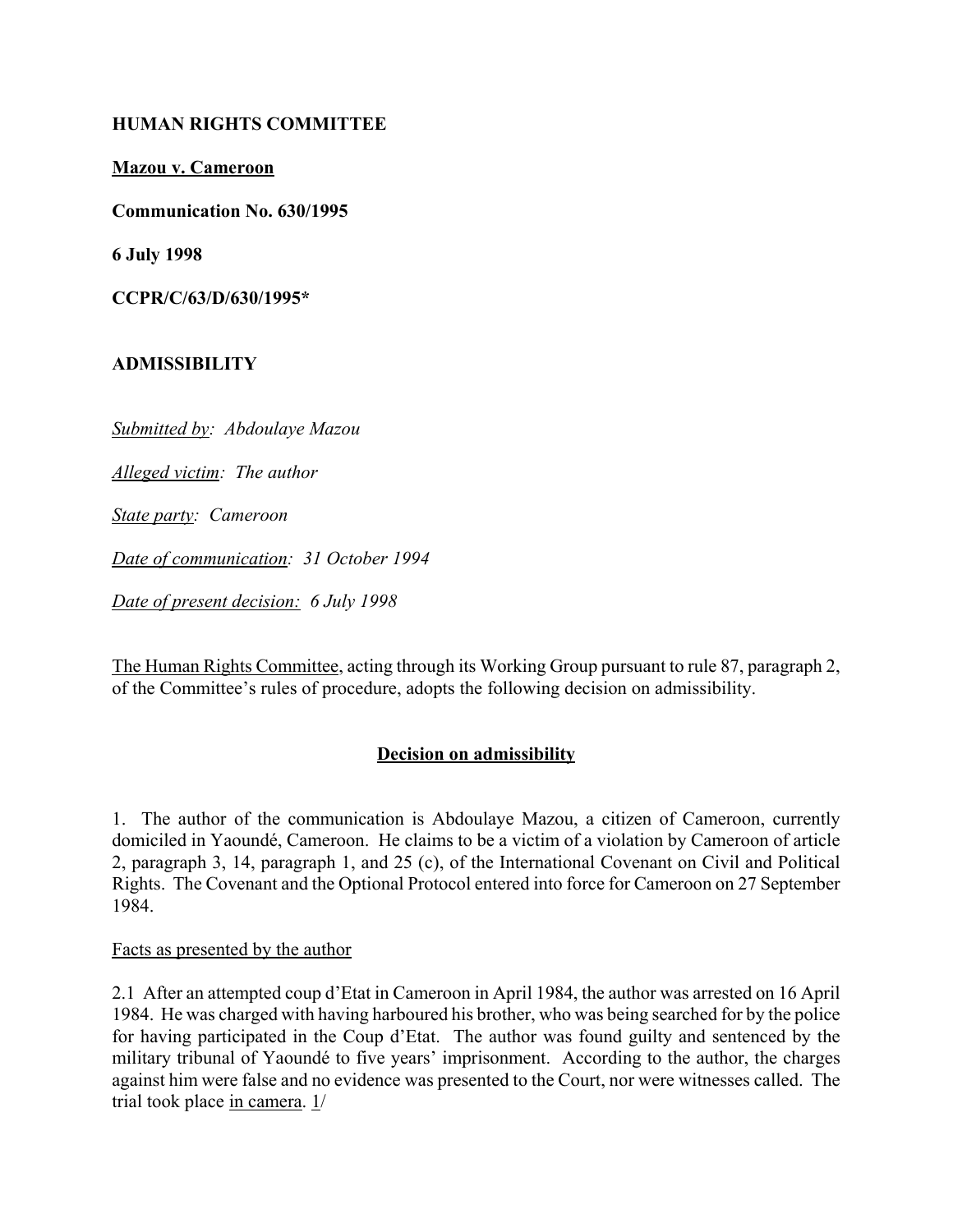2.2 During the author's detention, on 2 June 1987, the President of the Republic signed a decree (no. 87/747) dismissing the author from his functions as Secretary General of the Ministry of National Education and President of the Administrative Council of the National Sports Office. No reasons were given for the decree and according to the author, it was in violation of article 133 of the Staff Rules of the Public Service (Statut de la Fonction Publique).

2.3 On 23 April 1990, the author was released from imprisonment. His freedom of movement was restricted to the area of his home town Yagoua in the far North of Cameroon. Only at the end of April 1991, following the issuing of amnesty law no. 91/002 of 23 April 1991, were the restrictions lifted. However, the presidential decree of 18 June 1987 is still in force, and the author has not been reinstated in his functions.

2.4 On 12 June 1991, the author requested the President of the Republic to be reintegrated into the public service. On 18 July 1991, he petitioned the Minister of Justice to have the presidential decree of 2 June 1987 repealed. Since he received no reply, on 9 September 1991, he filed a suit with the Administrative Chamber of the Supreme Court of Cameroon, in order to obtain an order that the decree is unlawful and therefore to be annulled. According to the author, although the constant jurisprudence of the Supreme Court is to repeal such decrees, his case had still not been decided.

2.5 On 4 May 1992, decrees Nos. 92/091 and 92/092 were published, regulating the modalities of reintegration and compensation of those who benefited from the amnesty.

2.6 On 13 May 1992, the author requested the Minister of Justice to be reinstated in his functions. Pursuant to decree No. 92/091, his request was referred to the Committee on Follow-Up of the Reintegration in Public Employment. On 12 May 1993, this Committee advised in favour of the author's reintegration. According to the author, however, this advice has been ignored by the Minister.

2.7 On 22 September 1992, the author initiated proceedings before the Administrative Chamber of the Supreme Court against decrees Nos. 92/091 and 92/092. According to the author the decrees obstruct the full application of the Amnesty Law of 23 April 1991, which in his opinion requires automatic reintegration. This case is also still pending.

2.8 The author states that he had been without work since his release from prison. He claims to have been victimized because of his opinions and because of his ethnic background. He further submits that others who benefited from the amnesty law have been reintegrated in their functions.

2.9 The author states that, in view of the silence of the juridical and political authorities, he has no domestic remedies left which he could pursue.

# The complaint

3. The author claims that the above constitutes a violation of article 2, paragraph 3, 14, paragraph 1, and 25 (c) of the Covenant. He requests the Committee to order the State party to reinstate him in the public service with retroactive effect and to pay him compensation for the damages suffered.